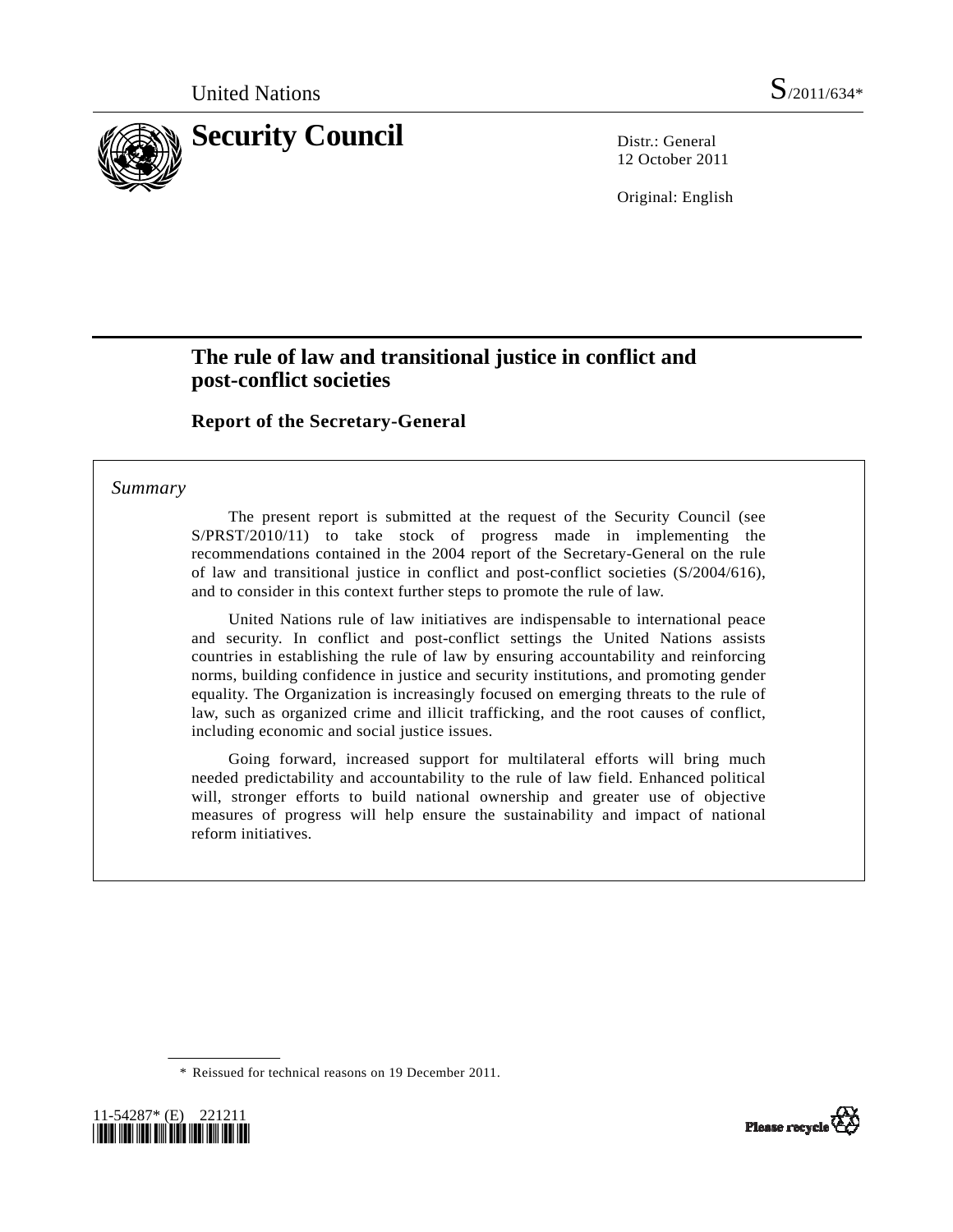# Contents

|       |                                                                               | Page           |
|-------|-------------------------------------------------------------------------------|----------------|
| L     |                                                                               | 3              |
| П.    |                                                                               | $\overline{4}$ |
| Ш.    |                                                                               | $\overline{4}$ |
| IV.   |                                                                               | 6              |
| V.    | Building confidence in national justice and security institutions             | 10             |
| VI.   |                                                                               | 12             |
| VII.  |                                                                               | 13             |
| VIII. | Delivering more predictable, accountable and effective rule of law assistance | 15             |
| IX.   | Moving forward: conclusions and recommendations                               | 17             |
|       | Considerations for negotiations, peace agreements and mandates<br>А.          | 18             |
|       | Β.                                                                            | 19             |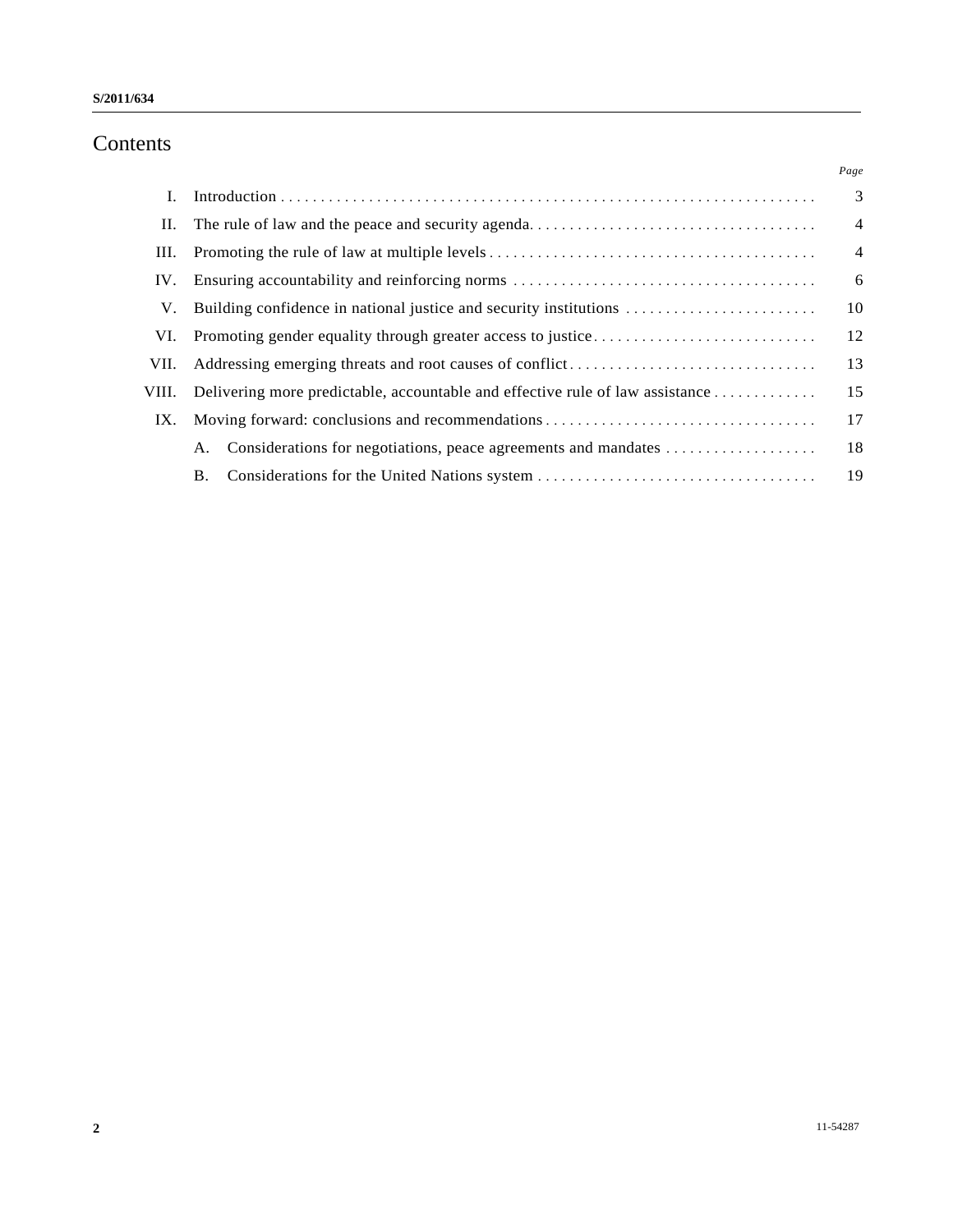#### **I. Introduction**

1. On 26 June 2010, the Security Council considered the item entitled "The promotion and strengthening of the rule of law in the maintenance of international peace and security". Subsequently, on 29 June, the Council requested the Secretary-General provide a follow-up report to take stock of the progress made in implementing the recommendations contained in the 2004 report of the Secretary-General on the rule of law and transitional justice in conflict and post-conflict societies (S/2004/616), and to consider in this context further steps to promote the rule of law (see S/PRST/2010/11). Following consultations with Member States, United Nations entities, civil society organizations and independent experts, I hereby submit the requested report.

2. The aforementioned previous report on the rule of law and transitional justice in conflict and post-conflict societies articulated a common language for "justice", "rule of law" and "transitional justice", from which a robust and coherent discourse has evolved. The report also defined the normative foundation for our assistance, namely the Charter of the United Nations, together with the four pillars of the modern international legal system — international human rights law, international humanitarian law, international criminal law and international refugee law — and the wealth of United Nations human rights, crime prevention and criminal justice standards.

3. In the seven years since that report, the United Nations has marshalled significant international attention to the importance of the rule of law at the national and international levels. This is evidenced by the 2005 World Summit Outcome (resolution 60/1), the 2006 report of the Secretary-General, entitled "Uniting our strengths: enhancing United Nations support for the rule of law" (A/61/636- S/2006/980) and, since 2008, the annual reports of the Secretary-General on strengthening and coordinating United Nations rule of law activities (A/63/226, A/64/298, A/65/318 and A/66/133). In 2012 a high-level meeting of the General Assembly on the rule of law at the national and international levels during the highlevel segment of its sixty-seventh session will further underscore the Organization's commitment to widening international interest and support.

4. Since 2004, our approaches in strengthening the rule of law have become more clearly articulated. In conflict and post-conflict societies, the United Nations assists countries in establishing the rule of law by ensuring accountability and reinforcing norms, building confidence in justice and security institutions, and promoting gender equality. The Organization is increasingly focused on emerging threats to the rule of law, such as organized crime and illicit trafficking, and the root causes of conflict, including economic and social justice issues. These efforts are proving to be indispensable to a wider peace and security agenda. Still, Member States and national stakeholders rightfully demand more predictability, accountability and effectiveness in the Organization's activities. Admittedly, greater efforts are needed to ensure a unified approach to the rule of law, address gaps in evidence-based programming and integrate security sector reform into the wider rule of law framework. In addition, more is required to increase levels of national ownership, promote donor coordination and foster political will.

5. Timing is critical in all our endeavours. In the Middle East, North Africa and elsewhere, grass-roots demand for greater accountability, transparency and the rule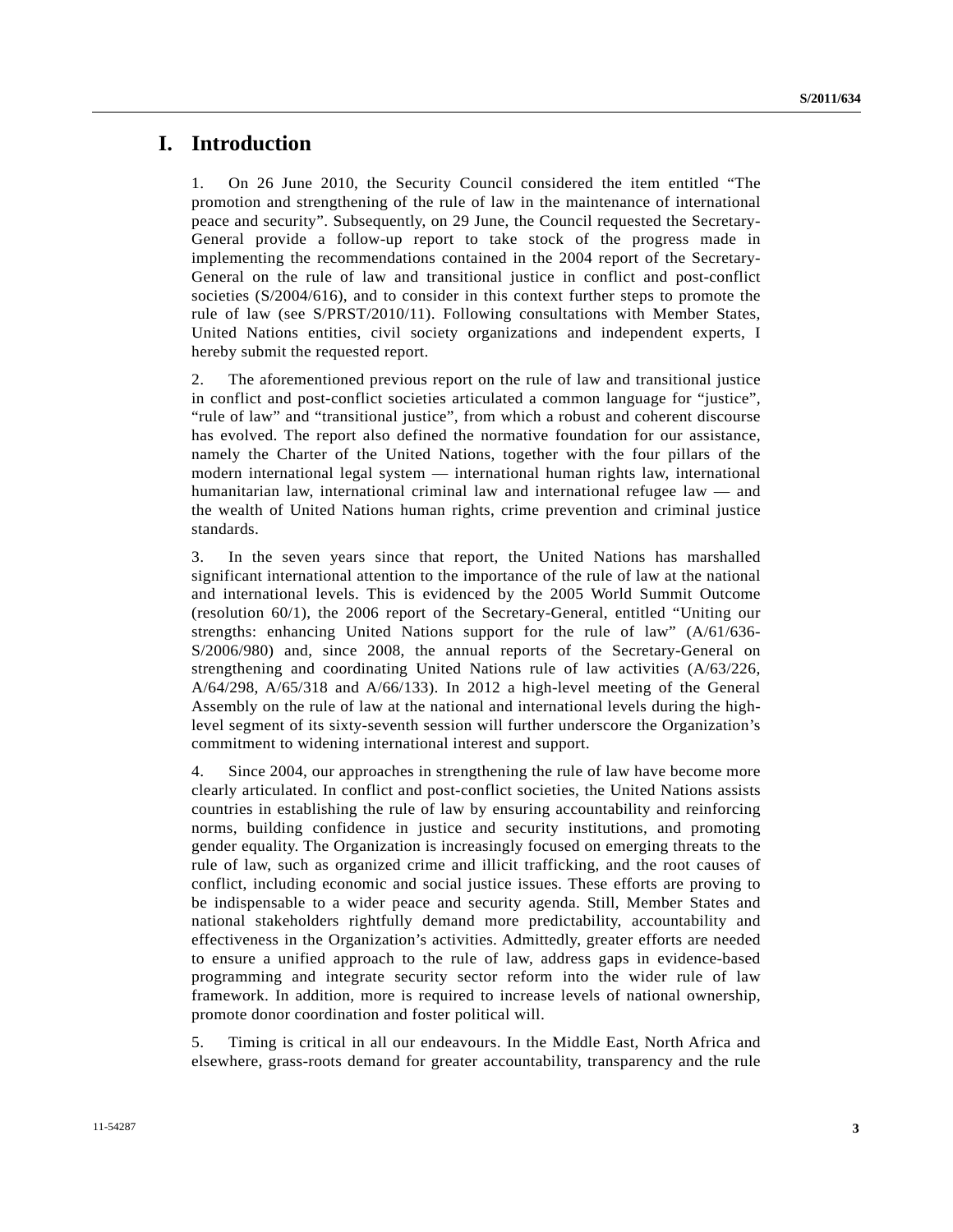of law is driving political changes at a breathtaking pace. As the present report is being drafted, rapidly developing situations in Côte d'Ivoire, Egypt, Libya, South Sudan, the Syria Arab Republic and Tunisia are placing significant demands on our expertise, testing the limits of our capacities. To date, the United Nations rule of law sector has never faced such stark challenges, or such historic opportunities.

## **II. The rule of law and the peace and security agenda**

6. It is increasingly recognized that States marked by ineffective governance, repressive policies, poverty, high rates of violent crime and impunity pose significant threats to international peace and security. Deep capacity deficits in State justice and security institutions, exacerbated by widespread corruption and political interference, lead to diminishing levels of citizen security and economic opportunity. Resentment, distrust or outright hostility towards the Government grows. Radicalized ideological movements often stand ready to harness these sentiments, inciting marginalized groups, unemployed youth and criminal elements to challenge the established order through violent means. Transnational organized crime emerges in parallel with increasing instability, stoking new forms of violence, while further undermining the legitimacy and competence of State institutions.

7. For societies emerging from conflict, weak justice and security institutions struggle to manage the wider socio-economic and political challenges inherent in recovery processes. Institutional actors may prove to be incapable or unwilling to pursue accountability for serious crimes of the past. Civil society is not yet in a position to hold institutions accountable. In the absence of responsive Government, large swaths of the population may turn to belligerents for their justice and security needs, lending legitimacy to terrorist organizations and warlords. Civic trust is at a nadir, undermining collective efforts to meet rule of law challenges. The risk of relapse into violent conflict only increases with time.

8. A deepening appreciation of the challenges and risks that rule of law deficits pose to international peace and security informs a growing discussion among Member States on the impact that insecurity has on sustainable development and the achievement of the Millennium Development Goals. The Organization's efforts to reinforce norms, promote accountability, build confidence in institutions and address gender inequality stand at the nexus of this emerging dialogue. As recently highlighted in the World Bank *World Development Report 2011*, these efforts are key to facilitating complex processes of social, political and institutional transformation that break cycles of violence and activate economic recovery.

#### **III. Promoting the rule of law at multiple levels**

9. Since 2004, there is increased recognition that strengthening the rule of law requires more than technical expertise and programmatic support. Expressions of political will and increased leveraging of our collective interests through coherent and coordinated action by a wide range of actors at multiple levels are essential.

10. As evidenced by a multitude of thematic resolutions and country-specific mandates, the Security Council is playing an increased role in promoting the rule of law. Since 2004, the Council has made references to the rule of law and transitional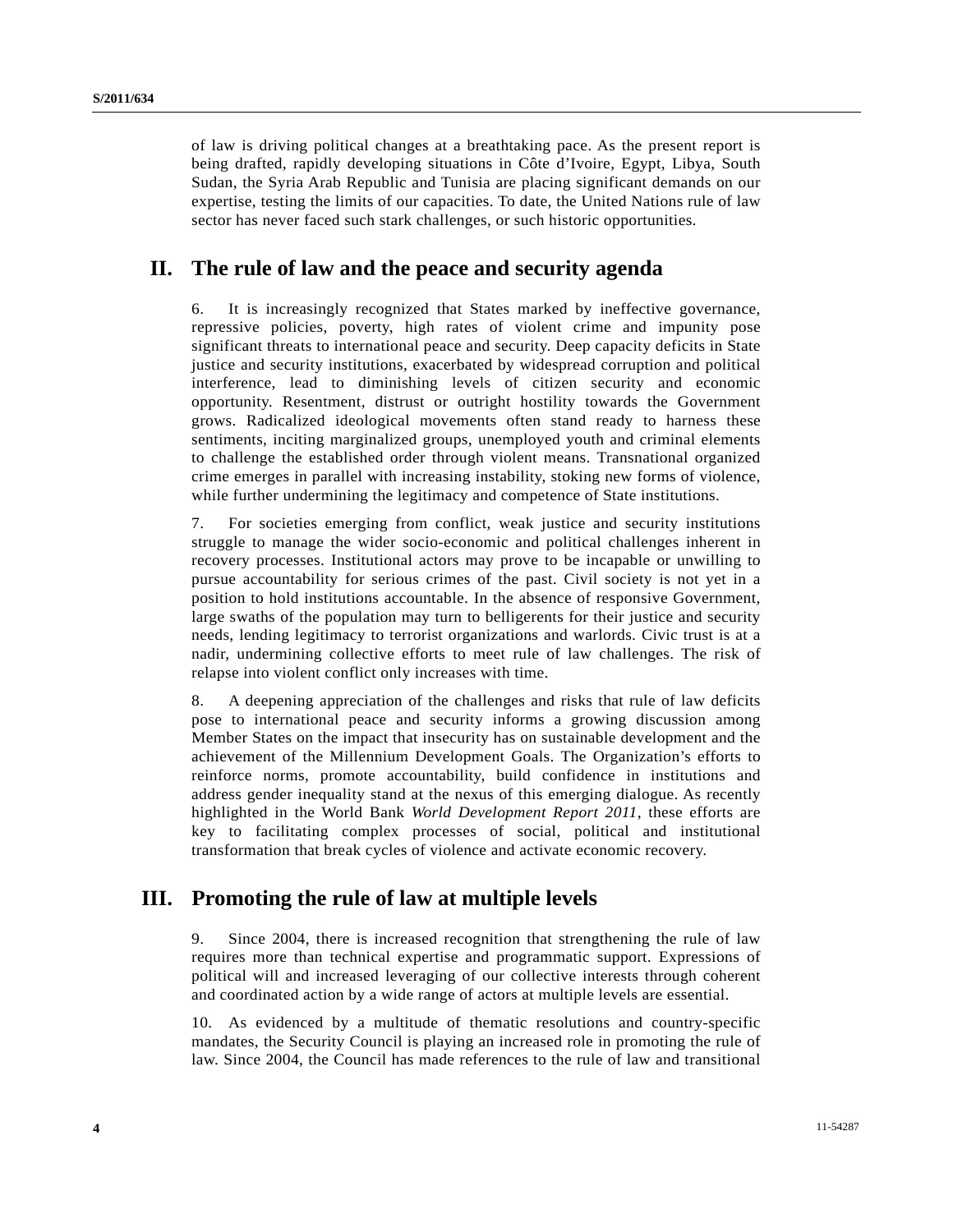justice in well over 160 resolutions, a marked increase over the same period prior to the 2004 report of the Secretary-General. The Council has also mandated support for the rule of law in many peacekeeping and special political missions, including in Afghanistan, Burundi, the Central African Republic, Chad, Côte d'Ivoire, the Democratic Republic of the Congo, Guinea-Bissau, Haiti, Iraq, Liberia, Sierra Leone, South Sudan, the Sudan and Timor-Leste.

11. Rule of law and transitional justice activities are also increasingly integrated into Security Council resolutions prescribing actions in thematic areas. For example, in its resolutions 1674 (2006) and 1894 (2009), the Council notes the important role of security sector reform and accountability mechanisms in the protection of civilians in armed conflict. Council resolutions 1612 (2005), 1882 (2009) and 1998 (2011) establish monitoring and reporting mechanisms that gather timely, accurate and objective information on grave child rights violations. These mechanisms are complemented by action plans that hold States responsible for such violations. Similarly, increased focus has been given to women's justice and security needs through Council resolutions 1820 (2008), 1888 (2009), 1889 (2009) and 1960 (2010).

12. Supplementing the robust efforts of the Security Council, United Nations envoys and representatives are increasingly promoting the rule of law and transitional justice initiatives in peace agreements. The United Nations policy to reject any endorsement of amnesty for genocide, war crimes, crimes against humanity, or gross violations of human rights outlined in the 2004 report is increasingly reflected in peace agreements, ceasefires and other arrangements; blanket amnesties are considerably less pervasive today. However, the incorporation of justice and accountability measures in peace agreements remains uneven.

13. It is important for the Security Council to adhere to basic rule of law principles to ensure the legitimacy of its actions. The establishment of the international criminal tribunals and the maintenance of complex sanctions regimes, among other initiatives, have raised questions as to the binding nature of international law on the Council. The expansion of the mandate of the Ombudsperson under the Al-Qaida sanctions regime, pursuant to Council resolution 1989 (2011), and the increased use of the International Court of Justice to clarify legal elements of international disputes, are steps that can strengthen the legitimacy of Council actions. The Court's role in the maintenance of international peace and security is further enhanced where Member States accept its compulsory jurisdiction.

14. United Nations in-country leaders, including Special Representatives, Deputy Special Representatives and United Nations resident coordinators, are raising the profile of the rule of law agenda in such countries as Colombia, Côte d'Ivoire, the Democratic Republic of the Congo, Haiti, Liberia and Nepal. Their leadership is critical to bringing greater coordination among the Organization's entities and to advocating on their behalf on issues of concern in high-level meetings with national counterparts. Mindful that conflict and post-conflict settings are complex environments with many competing priorities, Headquarters must provide more robust rule of law policy and operational guidance to field leadership.

15. There is growing awareness that the successful promotion of the rule of law requires more active coordination between the United Nations, Member States and national stakeholders. Member States contribute the vast majority of donor funding for rule of law initiatives through bilateral programmes, often in parallel with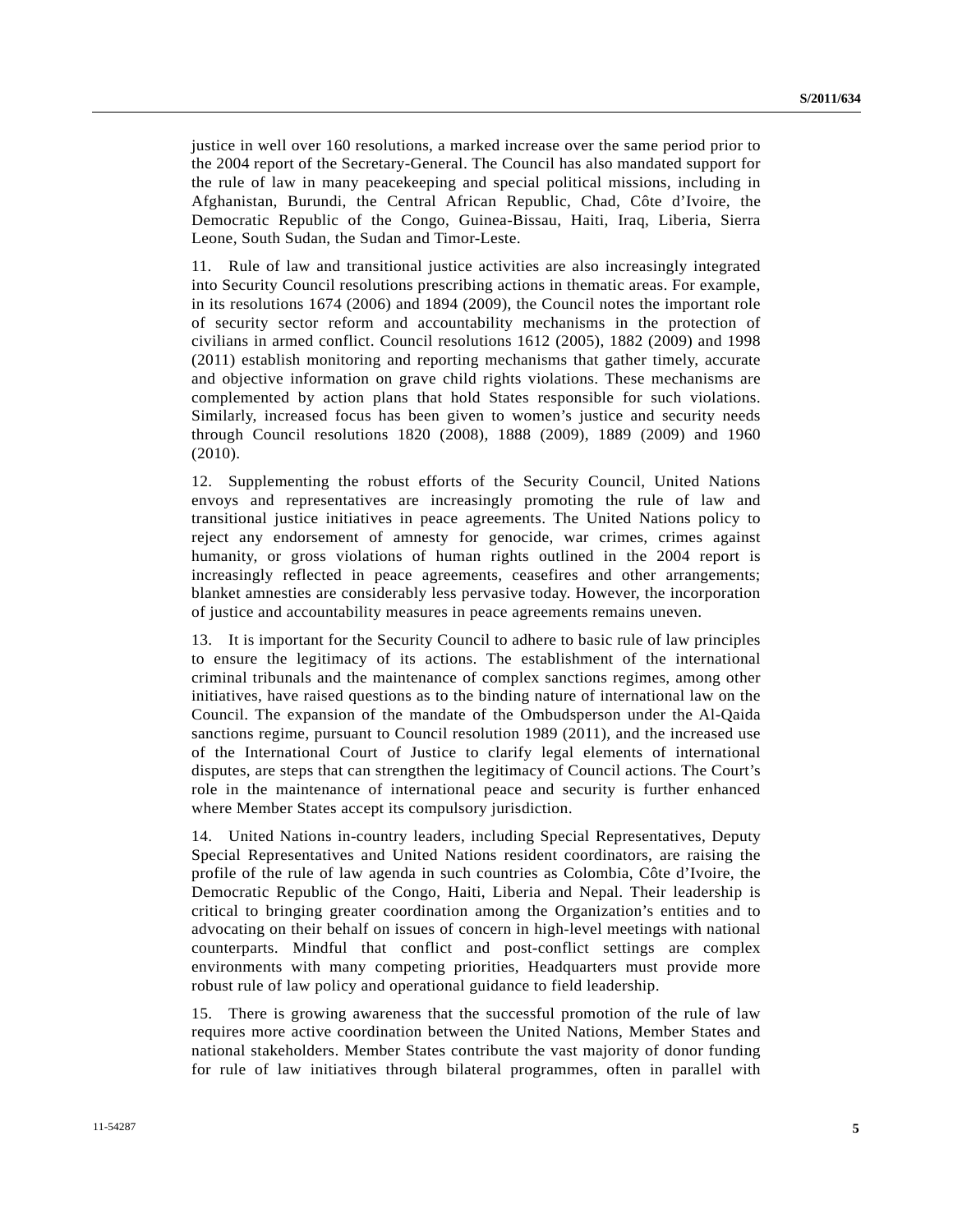multilateral efforts and national strategies. Improved coordination among bilateral programmes, in conjunction with the United Nations and in line with nationally owned strategies, can lead to more effective and efficient use of resources. Coordination can be assisted where rule of law programmes are financed through pooled funding arrangements and existing funding mechanisms. Financial resources should provide incentives for joint programming within the United Nations system and with external partners. Increasing calls from both donor and recipient countries for an international donor coordination mechanism for the rule of law sector should be given consideration.

16. Efforts to build the rule of law require the support and involvement of national stakeholders to ensure the authority and legitimacy required for rule of law initiatives to achieve results. The involvement of national actors in coordinating and developing rule of law strategies should be further encouraged. Complementing this effort, national perspectives from a wide range of stakeholders, including women and marginalized groups, must be integrated in the design, implementation, monitoring and evaluation of rule of law and transitional justice interventions.

## **IV. Ensuring accountability and reinforcing norms**

17. Transitional justice initiatives promote accountability, reinforce respect for human rights and are critical to fostering the strong levels of civic trust required to bolster rule of law reform, economic development and democratic governance. Transitional justice initiatives may encompass both judicial and non-judicial mechanisms, including individual prosecutions, reparations, truth-seeking, institutional reform, vetting and dismissals.

18. Since 2004, transitional justice initiatives have become well-established components of the wider United Nations rule of law framework and indispensable elements of post-conflict strategic planning. United Nations experience has grown considerably, leading to more comprehensive and sophisticated approaches. Robust national consultations are now understood to be essential prerequisites to ensure that transitional justice mechanisms reflect the needs of conflict-affected communities, including victims. There is also growing evidence that transitional justice measures that evolve over time and involve strong national ownership result in greater political stability in post-conflict settings.

19. The United Nations has strengthened the normative framework supporting transitional justice, including the right to justice, truth and guarantees of non-recurrence. Of particular note, the General Assembly reaffirmed the right of victims to reparations in 2005 through the adoption of the Basic Principles and Guidelines on the Right to a Remedy and Reparation for Victims of Gross Violations of International Human Rights Law and Serious Violations of International Humanitarian Law (General Assembly resolution 60/147, annex).

20. There is currently wider acknowledgement that transitional justice processes and institutional capacity-building are mutually reinforcing. It is recognized, for example, that vetting procedures and national prosecutions can assist in dismantling abusive State structures and criminal networks that would otherwise impede efforts to strengthen justice and security institutions. The reports of truth commissions can expose patterns of violations, raise awareness about the rights of victims and offer road maps for reform. Transitional justice processes can serve to build the capacities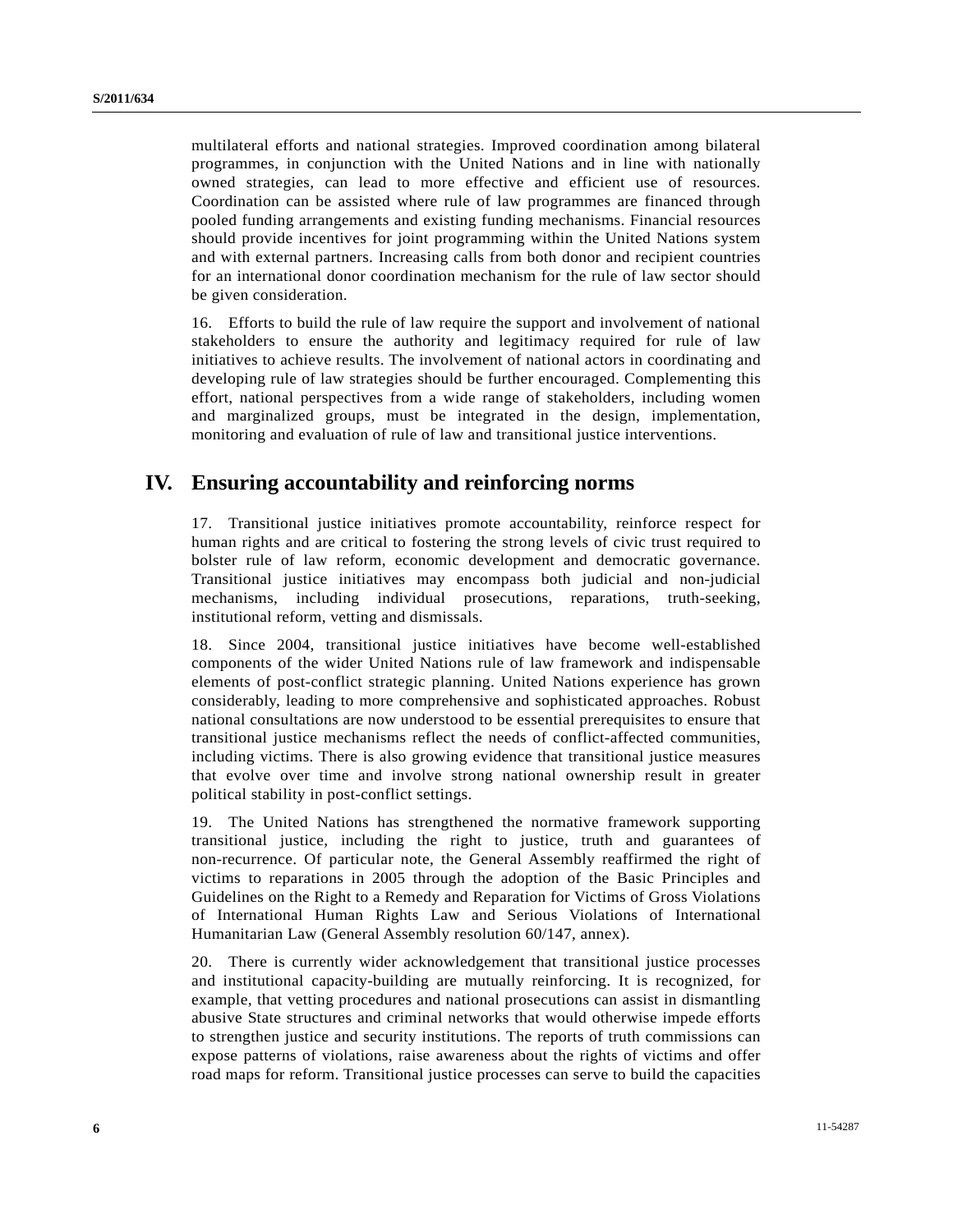of national justice and security actors where these are included in the design and implementation of national prosecution initiatives or invested in the outcomes of truth-telling efforts. Broader institutional capacity-building, in turn, can provide a safer environment for authorities to conduct investigations, or for witnesses and victims to participate in truth-telling mechanisms. Though linkages between transitional justice processes and institutional capacity-building have been strengthened since 2004, greater commitments to integrate our approaches are required going forward.

21. The Organization must ensure the full inclusiveness of marginalized populations, including displaced persons, refugees, women and children. There is increased recognition that the voluntary participation of children in transitional justice mechanisms enhances accountability and promotes reconciliation. Judicial and non-judicial mechanisms are increasingly holding perpetrators accountable for violence against children. However, children who participate in these mechanisms must be supported by child-friendly policies, procedures and practices. Furthermore, there is a need to develop common minimum standards on children and transitional justice.

22. Since 2004, women and girls have increasingly participated in transitional justice processes and have highlighted the grave consequences of forced displacement, abduction, sexual and gender-based violence, and violations of economic and social rights. Going forward, mandates for transitional justice processes should ensure that the perspectives of women and children are taken into account. Furthermore, there is a need for gender-sensitive procedures to protect victims and witnesses, and to provide greater levels of age-appropriate psychosocial support. To guide future efforts, evaluations of the impact of transitional justice measures on women and children must be conducted on a more systematic basis.

23. Such non-judicial mechanisms as truth commissions can play a significant role in enhancing accountability for human rights abuses. They can signal a break with the past and assist in engendering trust and confidence in newly reconstituted justice and security institutions. Since 2004, truth commissions have been established in such places as Kenya (2008), Liberia (2005), Timor-Leste (2005) and the Solomon Islands (2008), with new efforts under way in Burundi, Côte d'Ivoire, Nepal and Uganda.

24. Experience reveals that truth commissions can quickly lose credibility when not properly resourced, planned and managed, thereby undermining the very confidence they are intended to build. Truth commissions will likely falter where they are introduced too early in the political process, are manipulated for political gain or involve insufficient efforts to solicit stakeholder input, including such hard to reach populations such as displaced persons and refugees. Strong national ownership is essential. Unfortunately, Governments have a mixed record of compliance with truth commission recommendations, evidencing the need for follow-up mechanisms and active and long-term political engagement from the international community and civil society. United Nations support for the implementation of recommendations needs to be incorporated early in planning processes. There is growing recognition that truth commissions should also address the economic, social and cultural rights dimensions of conflict to enhance long-term peace and security.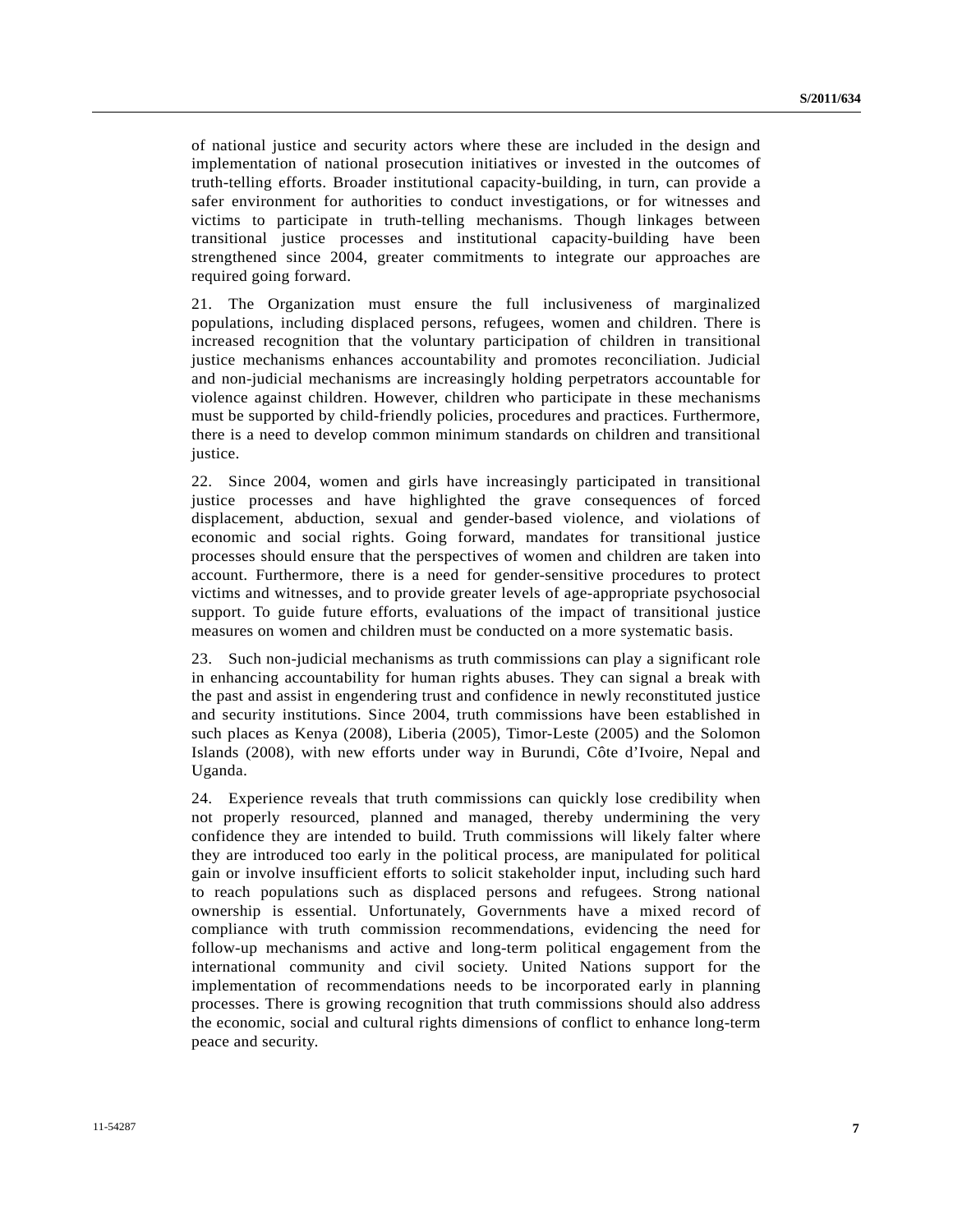25. Commissions of inquiry are increasingly viewed as effective tools to draw out facts necessary for wider accountability efforts. Since 2004, international inquiries have examined situations in Côte d'Ivoire, Guinea, Lebanon, Liberia, Libya, Pakistan, the Solomon Islands, the Sudan (Darfur), the Syrian Arab Republic, Timor-Leste and the occupied Palestinian territories (Gaza). These inquiries have encouraged national authorities to take action and are laying the groundwork for prosecutions. In addition, the Council has relied on commissions of inquiry to refer cases to the International Criminal Court, as in Darfur. Commissions of inquiry have also made a range of broader recommendations for non-judicial measures, including truth-seeking, reparations and institutional reform. With the support of dedicated investigative capacity, commissions of inquiry have proven to be essential in establishing the use of sexual violence as a tactic of war.

26. As noted in the 2004 report of the Secretary-General, States have an obligation to act both against perpetrators and on behalf of victims. Reparations are arguably the most victim-centred justice mechanism available and the most significant means of making a difference in the lives of victims. United Nations experience demonstrates that reparations may facilitate reconciliation and confidence in the State, and thus lead to a more stable and durable peace in post-conflict societies. Reparations to victims can also reduce community resentment towards incentivebased disarmament, demobilization and reintegration programmes, and strengthen victims' participation in reconstruction efforts. The United Nations is currently assisting Member States to fulfil their obligations to provide reparations, building institutional capacity, where necessary. Reparations efforts are ongoing in Colombia, Guatemala, Nepal, Sierra Leone, Timor-Leste and Uganda.

27. Reparations are also increasingly recognized as an important vehicle to address gender inequality, a root cause of violence against women and girls. Reparations for survivors of sexual and gender-based violence must link redress for individuals with efforts to eliminate economic and social marginalization, including through increased access to health, education, property rights and positive redistributive measures. Though the right of children to a remedy is well established, few child victims have benefited from reparations programmes to date. Children's needs must be more fully expressed in the design of reparations programmes. Furthermore, increased efforts are required to ensure that both international and national criminal prosecutions are well-resourced to offer reparations together with convictions. Reparations initiatives require greater administrative and political support.

28. The Organization continues to play a leading role in bringing persons accused of serious international crimes to justice. The ad hoc international tribunals for the former Yugoslavia and for Rwanda, and the Special Court for Sierra Leone continue to strengthen norms supporting international criminal accountability. For example, the Special Court has paved the way for sanctioning individuals for child-specific violations and delivered seminal jurisprudence on forced marriages. Furthermore, the tribunals' efforts in gathering and categorizing large amounts of documentation ensure that history cannot be distorted later for political ends. The Special Tribunal for Lebanon, established to prosecute persons responsible for the attack resulting in the death of former Prime Minister Rafiq Hariri, commenced operations in 2009. The majority of the judges in each Chamber of the Tribunal are international judges.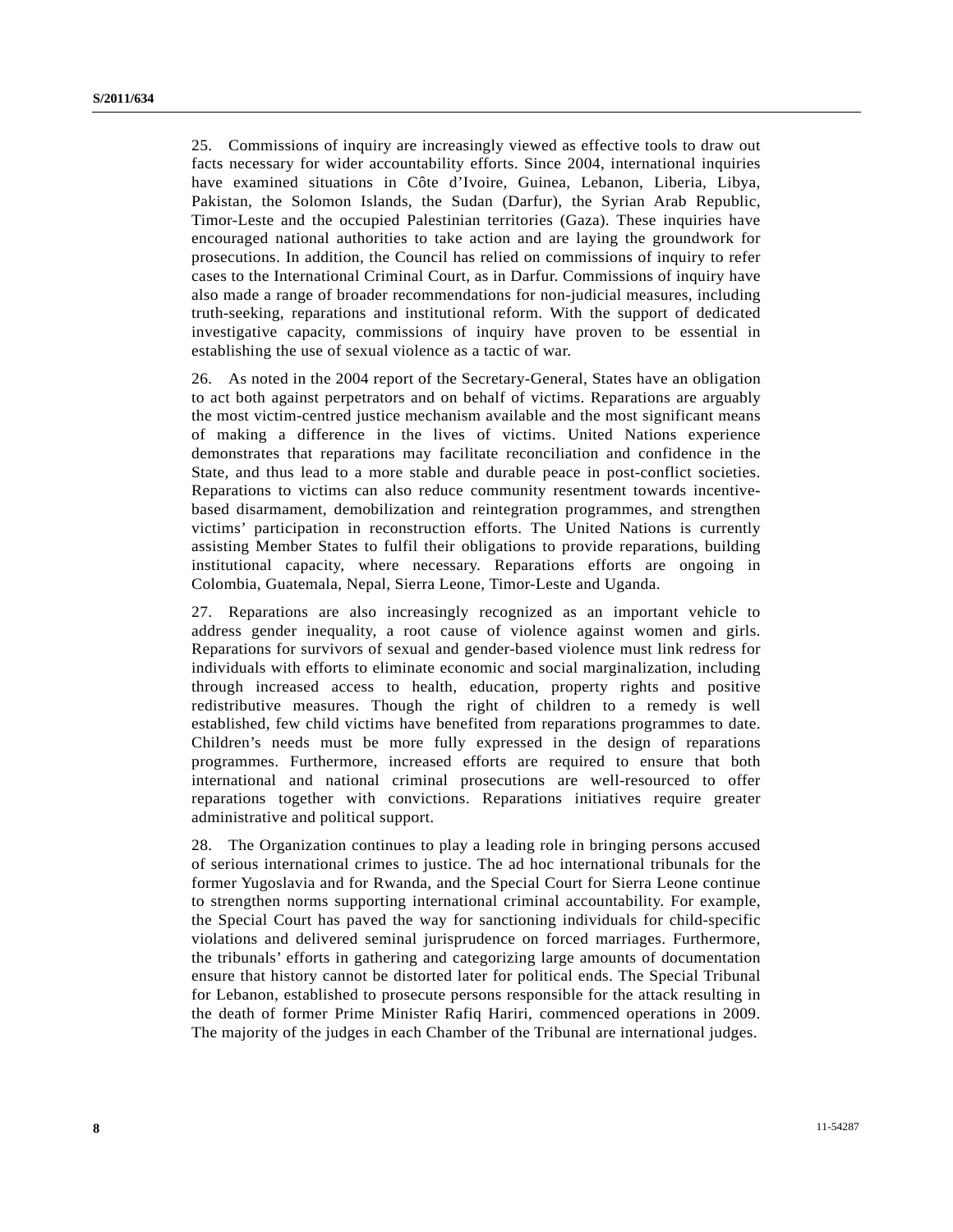29. The International Criminal Tribunal for Rwanda, the International Tribunal for the Former Yugoslavia and the Special Court for Sierra Leone have progressed significantly in their completion strategies, transferring cases of low-level indictees to national jurisdictions, in the case of the International Criminal Tribunal for Rwanda and the International Tribunal for the Former Yugoslavia, and making archives accessible to the public. The International Residual Mechanism for Criminal Tribunals has been established, with branches in Arusha, for the International Criminal Tribunal for Rwanda, and in The Hague, for the International Tribunal for the Former Yugoslavia. Similarly, the Residual Special Court for Sierra Leone has been established to carry out the functions of the Special Court for Sierra Leone after the Charles Taylor case is concluded. The ongoing need for outreach regarding these courts will be an important consideration in years to come.

30. Recent years have seen a significant trend towards the establishment of "hybrid" mechanisms, such as the Extraordinary Chambers in the Courts of Cambodia, which began functioning in 2006, and the International Commission against Impunity in Guatemala, which began functioning in 2007. Hybrid mechanisms are often composed of both international and national judges and prosecutors, and are sometimes set in specialized chambers in domestic jurisdictions. They have proven to be less costly compared to ad hoc tribunals and more accessible to affected communities. Usually located in situ, the potential for hybrid tribunals to build confidence in the State is substantial. They may also assist in building the capacity of national justice systems where they draw heavily on national prosecutors and judges. The Special Court for Sierra Leone, the Extraordinary Chambers in the Courts of Cambodia, the Special Tribunal for Lebanon, the International Criminal Tribunal for Rwanda and the International Tribunal for the Former Yugoslavia do not allow for the death penalty.

31. The International Criminal Court, which began its work on 1 July 2002 when the Rome Statute came into force, has been joined by 118 States. It has opened investigations into six situations, indicting 16 people, 5 of whom are in custody. Three indictees have appeared voluntarily before the Court. The Security Council has referred the situations in Darfur and Libya for investigation to the Court, signalling that international criminal accountability is a priority of the international community. However, the cooperation of States in enforcing other international arrest warrants remains problematic: of the 26 individuals subject to International Criminal Court arrest warrants or summonses, 10 remain at large. The International Criminal Tribunal for Rwanda has nine outstanding indictments. The Council must insist upon full cooperation with international and hybrid tribunals, including in the surrender of accused persons upon request.

32. As noted in the 2004 report of the Secretary-General, domestic justice systems should be the first resort in the pursuit of accountability. However, where these systems are unable or unwilling to prosecute perpetrators of international crimes, the international community stands ready to respond. National institutions often do not have the capacity and resources to handle complex cases involving crimes of an international character or involving high-level suspects. For example, in conflictaffected contexts there may be deep deficits in investigative and prosecutorial skill sets required to analyse documentary and testimonial evidence, and prioritize case selection. There may also be substantial shortcomings in witness protection support measures and archival storage systems. The specialized requirements of international criminal prosecutions must be more consistently mainstreamed into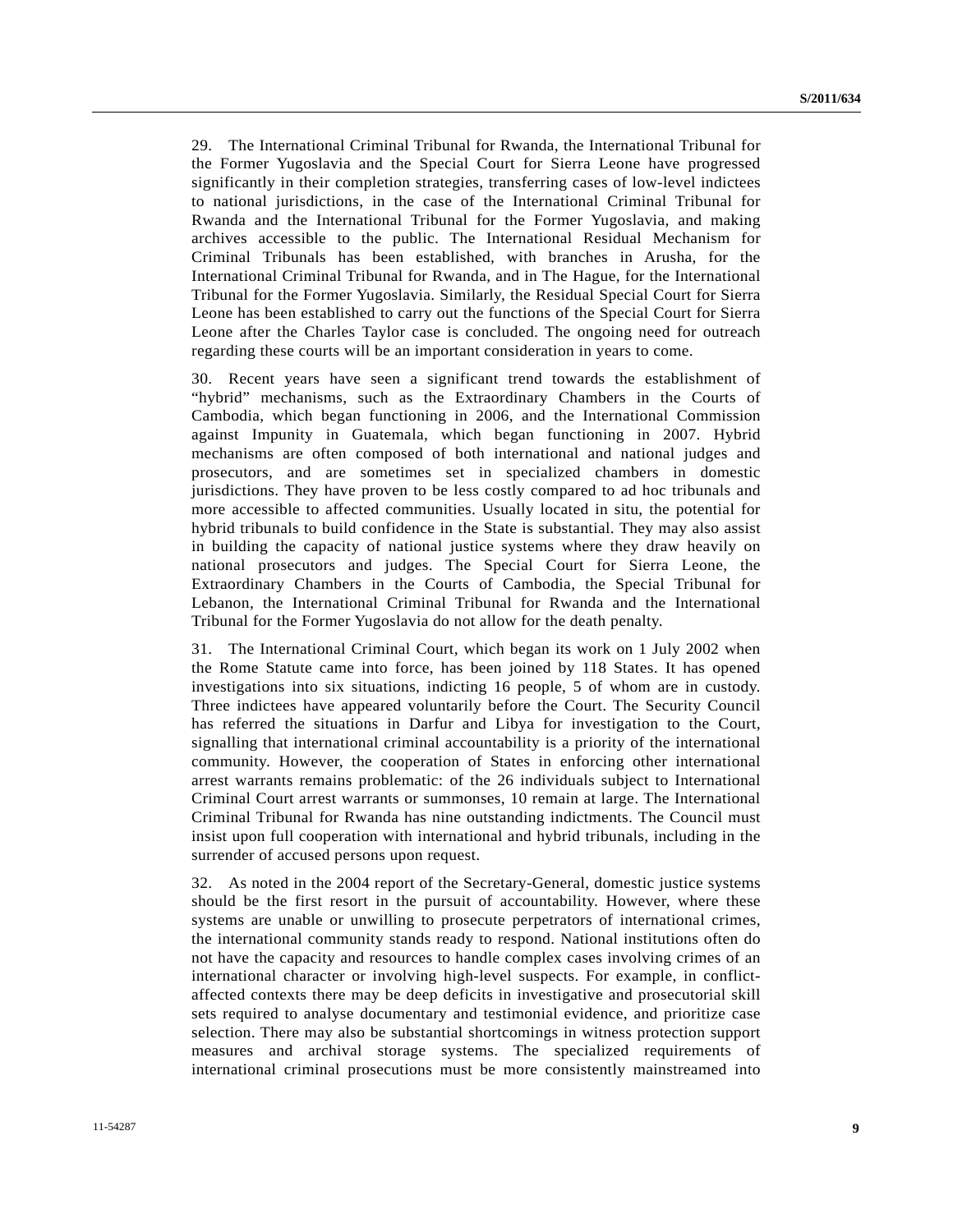capacity-building at the national level. Efforts must be made to implement the full architecture of the Rome Statute, including rules of procedure and evidence, elements of crimes, witness assistance and reparations and gender advisers. The development of national capacities to deal with serious crimes will be more costeffective and will strengthen national justice systems as a whole. Therefore, the United Nations system is involved in a coordinated effort to assist national authorities to implement complementarity between the International Criminal Court and national-level jurisdictions. Given the potential scope of actors and activities involved, coordination among donors and national stakeholders on funding and technical assistance initiatives is essential. The United Nations is well positioned to provide a home for such coordination efforts.

## **V. Building confidence in national justice and security institutions**

33. The United Nations employs a variety of capacity-building, legal reform and rights awareness activities that build confidence and legitimacy in national justice and security institutions. Since 2004, the Organization's approaches have expanded to encompass greater levels of national ownership, more concerted efforts at sectorwide approaches and more emphasis on initiatives to facilitate access to justice.

34. Among the most significant developments since 2004, national actors are playing a larger role in the promotion, design and implementation of rule of law programmes, increasing the prospects for sustainable impact. More rule of law programmes are currently led by and aligned with national development strategies, as found in Afghanistan, Kenya, Liberia and South Sudan. The United Nations has drawn more substantially on the capacities of national civil society organizations to guide and facilitate access to justice. National ownership of rule of law programmes is enhanced where national authorities are trained in programme design, management, monitoring and evaluation. Advancing national ownership requires greater commitments of leadership and political and financial support from national actors. As demonstrated in contexts as diverse as Indonesia, Liberia and Timor-Leste, national leadership is a strong factor driving institutional development.

35. Since 2004, it is increasingly evident that our capacity-building efforts must focus on police, prosecutors, judiciary and corrections in a sector-wide approach to strengthening the rule of law. In many scenarios, significant efforts to equip and train police are not met by similar capacity-building investments in the justice and corrections sectors. High rates of pre-trial detentions result, leading to overcrowded prison conditions and increased risks of riots and breakouts of serious criminals. Despite a greater focus since 2004, more support is required to provide the human resources and infrastructure that ensure humane conditions for detainees. More efforts are required to employ mobile courts, legal defence and case tracking systems to reduce case processing delays that lead to prison overcrowding. As deprivation of liberty remains a common form of punishment for juvenile offenders, more focus on diversion, alternatives to detention and restorative justice is required.

36. In many conflict and post-conflict environments, case processing delays are compounded by poor judicial decision-making, as judges and prosecutors frequently have inadequate or no formal legal training and few legal resources. Furthermore, court administration systems are generally weak or have broken down completely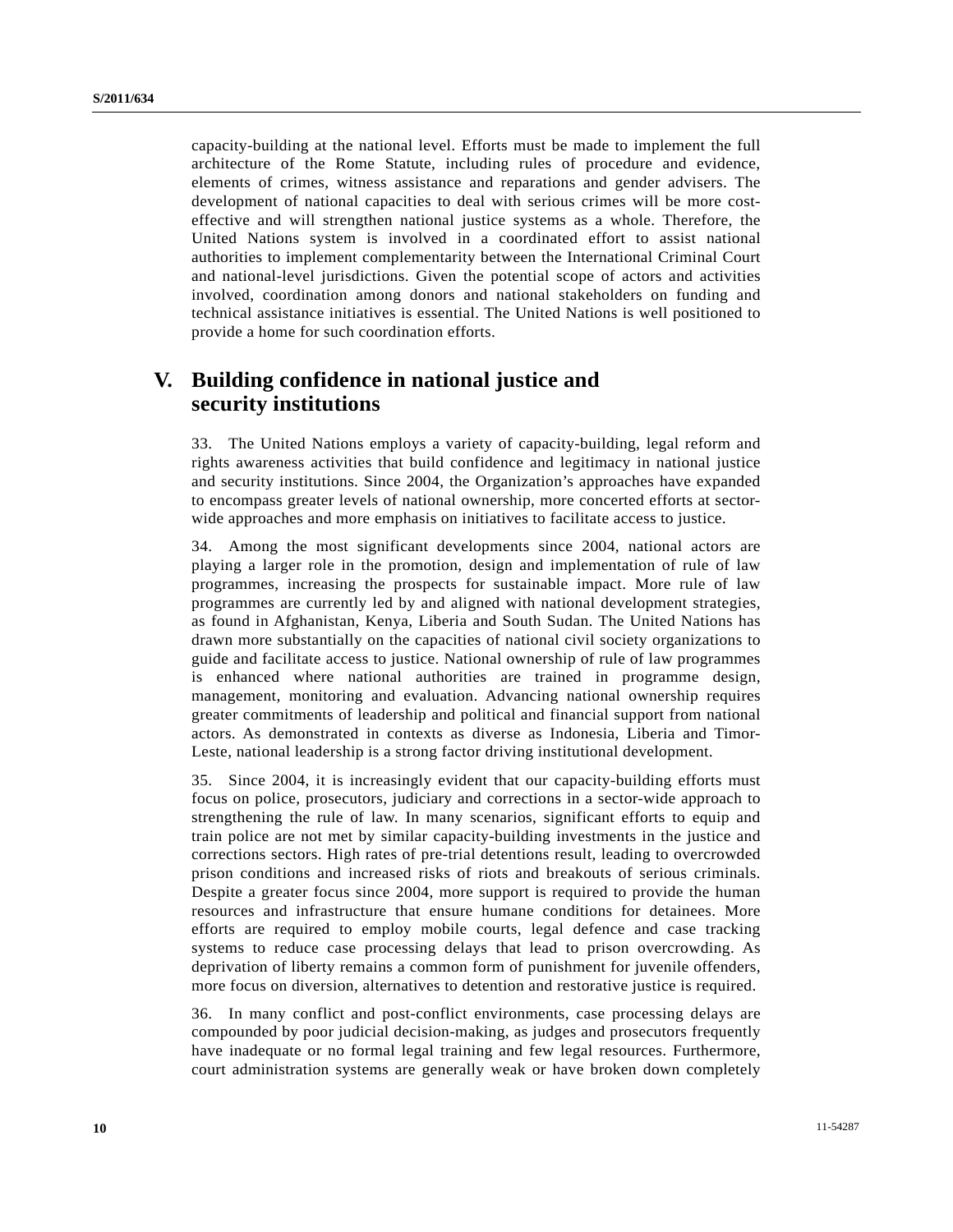and the skills needed to run them are in short supply. Recognizing this, United Nations capacity-building efforts focus on increasing administrative efficiency, professionalism and compliance with international norms and standards. Training in evidentiary rules and procedure, together with efforts to harmonize justice sector policies, have elicited immediate, visible and significant results in such countries as Guinea, Liberia, Sierra Leone and Timor-Leste. In Somaliland, the Organization's efforts have substantially increased the rate and quality of criminal adjudications. In the Democratic Republic of the Congo, the United Nations has quadrupled the pool of police investigators. The prosecution support cells, mandated under Security Council resolutions 1925 (2010) and 1991 (2011) to assist Congolese military justice authorities in prosecuting alleged violators of human rights, will significantly increase prosecutorial capacity.

37. Access to courts is often obstructed by prohibitive costs, corruption and sociocultural biases. Among the most significant developments since 2004, United Nations access to justice programmes have assisted tens of thousands of vulnerable individuals in obtaining justice. Through support to legal aid, training of public defenders and paralegal assistance, rights awareness and close engagement with informal justice leaders, access to justice programming has led to significant increases in convictions for violent crimes, including sexual and gender-based violence. In Guatemala, Liberia, Sierra Leone, Somalia and the Sudan, access to justice efforts is not only helping to end impunity, but is also strengthening institutional capacity through public pressure. Mobile courts are particularly important tools supporting access to justice for rural, displaced and refugee populations.

38. As resources and attention increase, the systemic impact of access to justice programming must be more clearly assessed. Efforts to identify and support litigation that challenges wider policies or laws impacting on vulnerable groups, otherwise known as advocacy litigation, must be the focus of greater attention of United Nations legal assistance programmes. Better witness protection programmes and referral networks are also called for, especially in cases involving sexual and gender-based violence. Greater integration of child perspectives as victims and witnesses of crime would also enhance access to justice programming.

39. In many post-conflict settings, informal justice mechanisms are the only available recourse to serve the public's justice needs. Recognizing the potential of informal mechanisms in strengthening the rule of law, the Organization has increased its understanding of informal justice systems. While providing timely and enforceable decisions, the Organization is aware of their uneven compliance with international norms and standards, and pervasive gender bias. The United Nations assists in building linkages between informal and formal systems, for example in Liberia, Nepal, Somalia and Timor-Leste. The potential role of informal justice practices to enhance peace and security through traditional mediation techniques has been recognized.

40. A chronic lack of judicial independence, impartiality and integrity severely undermines institutional legitimacy and may exacerbate inter-group tensions, resulting in increased risk of violent conflict. Greater efforts are required, in particular in the context of the United Nations Convention against Corruption, to ensure constitutional guarantees of judicial independence, judicial control over internal management issues, merit-based judicial appointments, strengthened legal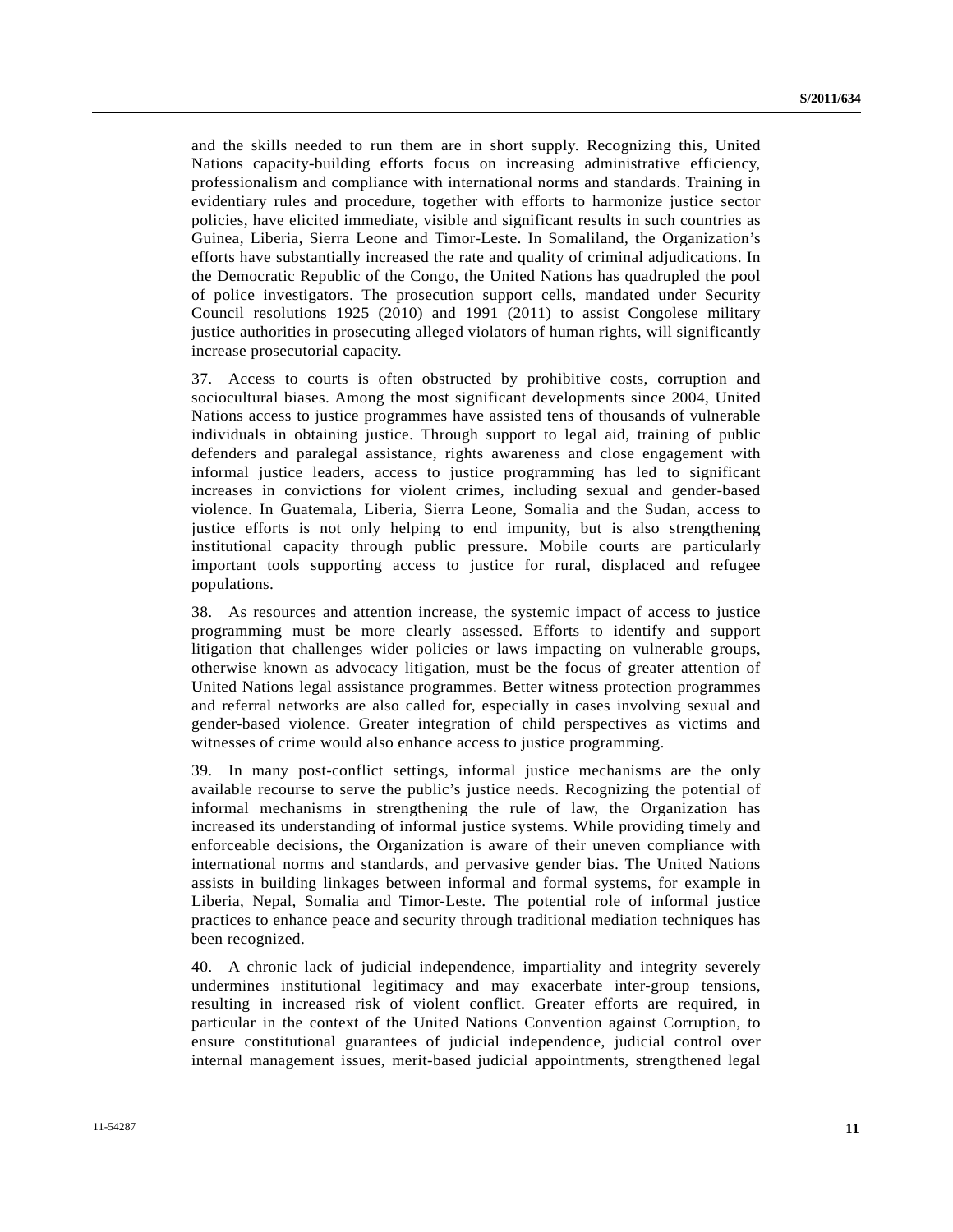professional associations and well-refined disciplinary mechanisms and procedures. Unfortunately, the Organization's efforts have had limited results to date. More coordinated political engagement by all actors — United Nations leadership in the field, the international diplomatic community, the Security Council and other United Nations organs, regional organizations and international financial institutions must be leveraged to produce results. At the country level, civil society organizations must be empowered to monitor and provide oversight of criminal and civil justice institutions. Finally, more efforts can also be made to strengthen legal defence capacity in order to mitigate abuse of power and ensure due process.

### **VI. Promoting gender equality through greater access to justice**

41. In many settings, women and girls face violence, economic and political marginalization, and the denial of basic rights. Gender inequality is at the root of these conditions, fuelled by discrimination in such areas as employment, political rights, education, health care and property rights. Weak legal frameworks abet discriminatory policies and practices of institutions, limiting women's access to legal redress. Gender biases of State justice and security actors discourage women and girls from reporting crimes against them and result in greater attrition. Conflict exacerbates existing conditions of inequality, enabling and encouraging the proliferation of the most vicious forms of gender-based violence, including the widespread use of sexual violence as a tactic of war. Conflict also destroys community and social networks, pushing women and the families that depend on them further into destitution and cycles of poverty.

42. Since 2004, there has been increased understanding that women and girls are impacted uniquely and disproportionately by the direct and indirect effects of conflict and its aftermath. This has begun to inform the development of rule of law interventions that specifically address women's justice and security concerns. There are currently more efforts to reform discriminatory legislation, enhance access to justice and end impunity for crimes of sexual and gender-based violence, and to ensure women's participation in institutions and peacebuilding forums as part of a comprehensive response to create transformational change in the lives of women and girls. United Nations programmes have been strengthened by Security Council resolutions 1820 (2008), 1888 (2009), 1889 (2009) and 1960 (2010), calling for practical steps to end impunity for sexual and gender-based violence, ensure genderresponsive justice reforms and secure women's participation in all aspects of postconflict recovery, including justice and security sector reform. In particular, the team of experts, established in 2010 under paragraph 8 of resolution 1888 (2009), is specifically mandated to strengthen national capacities for countering impunity for sexual violence and has already been active in the Democratic Republic of the Congo, Somalia and South Sudan.

43. Experience reveals that State focus on political stability can delay necessary legislative action addressing violence against women. Civil society advocacy and transitional justice interventions are important in spurring legislative and attitudinal changes. In Sierra Leone, the Truth and Reconciliation Commission process helped generate momentum for subsequent legislation that enhanced rights and security for women, including by criminalizing domestic violence. Successful legislative reform addressing sexual and gender-based violence, family, property and land tenure issues in Colombia, Nepal, Rwanda and Uganda are potent symbols of national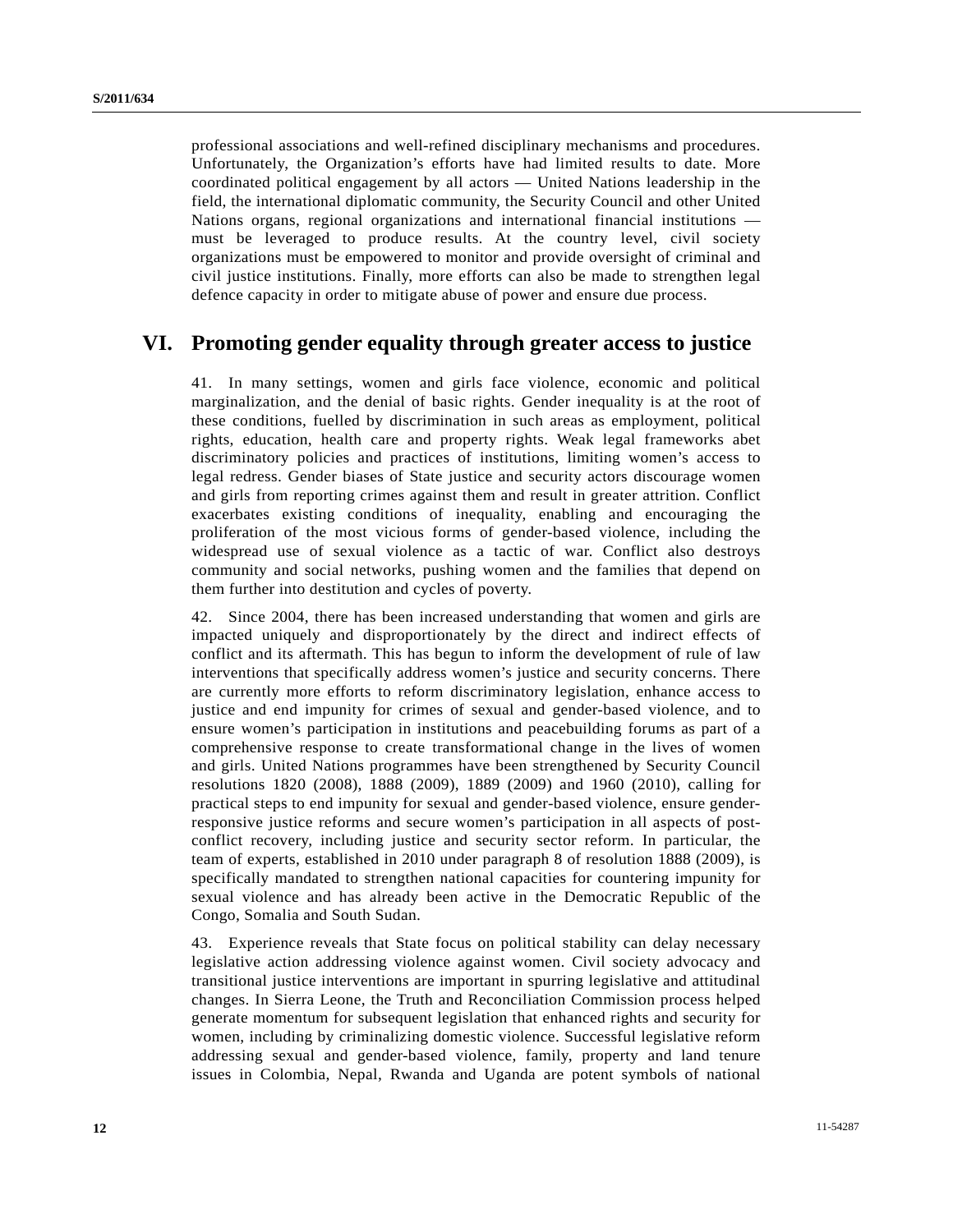commitment to end violence against women and girls. However, too often the passage of legislation is not followed by implementation. Implementation is more likely when accompanied by a comprehensive policy framework which includes dedicated funding modalities and a national action plan or strategy. The Organization must continue its efforts to monitor laws to ensure their enforcement and effectiveness.

44. In conflict and post-conflict settings, a chronic failure of justice institutions to be responsive to women's rights and concerns results in high levels of underreporting and attrition. Since 2004, more efforts have been made to ensure that the mandates, procedures and organizational cultures of justice and security institutions are gender sensitive. Greater provision of legal aid, paralegal support and awareness-raising efforts are empowering women. As a result of these initiatives, more perpetrators of sexual and gender-based violence are being brought to justice in such countries or areas as Chad, the Democratic Republic of the Congo, Nepal, Sierra Leone, South Sudan, the Sudan and Kosovo. The growing use of mobile courts is complementing these developments, bringing judges and prosecutors to otherwise remote crime scenes in eastern Chad, eastern Democratic Republic of the Congo, Haiti, Nepal and elsewhere.

45. A significant increase in funding for women's access to justice programmes is needed. Such initiatives need to focus on underlying economic and social issues driving inequality. Furthermore, a holistic approach to access to justice that addresses physical, psychological and wide socio-economic consequences of violations is required. In Burundi, Liberia and Somalia, one-stop centres that offer survivors medical care, psychological counselling, access to police investigators and legal assistance in one location are proving to be successful at mitigating secondary victimization and reducing court delays, while improving conviction rates.

46. The Organization must also continue to promote women's participation in defining the scope, remit and design of all post-conflict justice mechanisms to increase access to justice in line with resolution 1325 (2000). Discrimination can be addressed through women's participation in justice and security institutions. Increasing the number of women professionals can be facilitated by programmes encouraging women to pursue legal careers and through mandatory minimum quotas for women's involvement in the administration of justice.

## **VII. Addressing emerging threats and root causes of conflict**

47. Transnational organized crime is taking root in conflict and post-conflict settings, constituting an emerging threat to peace and security, development and the rule of law. In particular, piracy and illicit trafficking are fostering high levels of violent crime and contributing to cross-border instability. Networks of organized criminal groups are challenging the State's monopoly on the use of force. Law enforcement authorities can lag behind organized crime groups in organizational skill, employment of new technology and networking. Insufficient cooperation among law enforcement agencies within and across borders can hinder progress. At the same time, growing levels of corruption and money-laundering, critical to facilitating transnational organized crime, are weakening economies and draining Governments of revenues.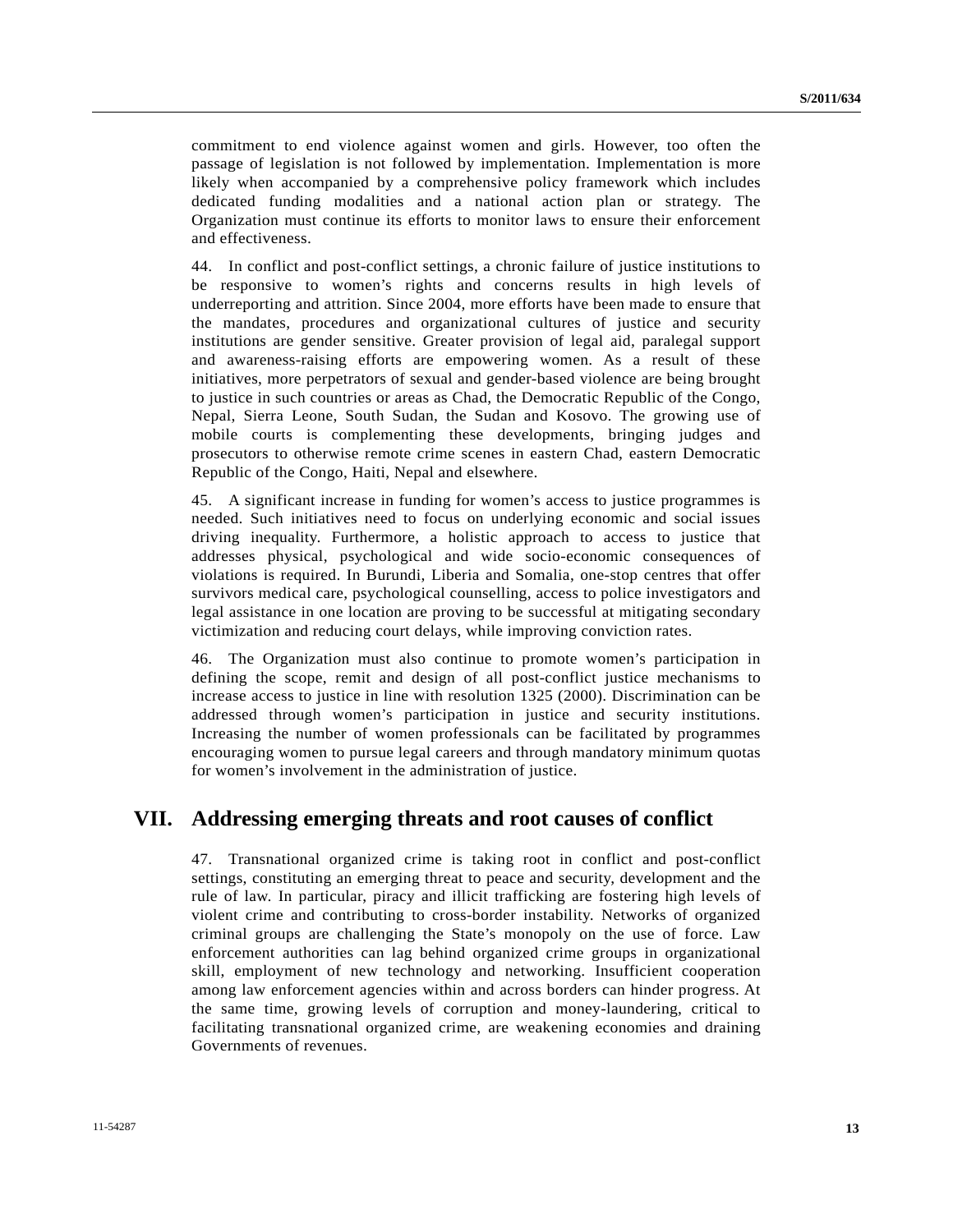48. Recognized as a cause and consequence of instability, transnational organized crime is increasingly addressed through long-term capacity-building efforts within the wider rule of law framework. In Somalia, for example, the Organization's counter-piracy strategies include the provision of technical assistance to judges and prosecutors on anti-piracy laws, legal aid and prisons capacity. There is also greater recognition that transnational organized crime should be addressed in the immediate post-conflict environment of United Nations engagement to prevent criminal syndicates from quickly consolidating and institutionalizing their influence. The increasing use of United Nations organized crime assessments for host countries of United Nations peace operations is a promising development.

49. There is growing acknowledgement that regional approaches are required to address transnational organized crime, involving close cooperation and capacitybuilding at both the national and regional levels. The Organization is increasingly focused on enhancing trans-border intelligence sharing and law enforcement cooperation. Together with important political changes in the region, the Organization's support of the West African Coast Initiative, in cooperation with the Economic Community of West African States, appears to have substantially reduced drug trafficking through West Africa after 2007. More detentions and the prosecution of pirates in Djibouti, Kenya and the Seychelles has resulted from improved coordination, infrastructure and capacity in the policing, prosecutorial and prison administration sectors.

50. The United Nations should increasingly integrate transnational organized crime approaches into rule of law programming. Improved inter-agency cooperation is required to enhance results. Long-term solutions to transnational organized crime, informed by the United Nations Convention against Transnational Organized Crime and its Protocols, may require a focus on the delivery of basic services by justice and security institutions. Specialized courts and investigative units that address specific forms of crimes, including corruption, may be needed in some circumstances. The tracking and disruption of financial flows to piracy and drug trafficking ringleaders, as well as support for more thorough investigations into unexplained wealth, are also necessary. Gains against corruption can offset the development of transnational organized crime, build confidence in the State and restore norms. Strong political will is required, without which anti-corruption bodies offer only false promise. Coordinated advocacy from the diplomatic community, national stakeholders, the private sector and United Nations leadership are required to give life to anti-corruption and asset recovery efforts.

51. In addition to the threats that transnational organized crimes pose, festering grievances based on violations of economic and social rights are increasingly recognized for their potential to spark violent conflict. Displacement and large-scale returns of civilian populations bring to the fore disputes related to housing, land, property and natural resource extraction. Yet, these issues are critical to peace and security in multiple settings. Statelessness is also increasingly recognized as a significant source of insecurity, human rights violations, forced displacement and violent conflict. The Organization is committed to supporting and promoting action to prevent statelessness, in particular by redressing discrimination as a common cause and consequence of statelessness, and by ensuring the respect of the human rights of stateless persons.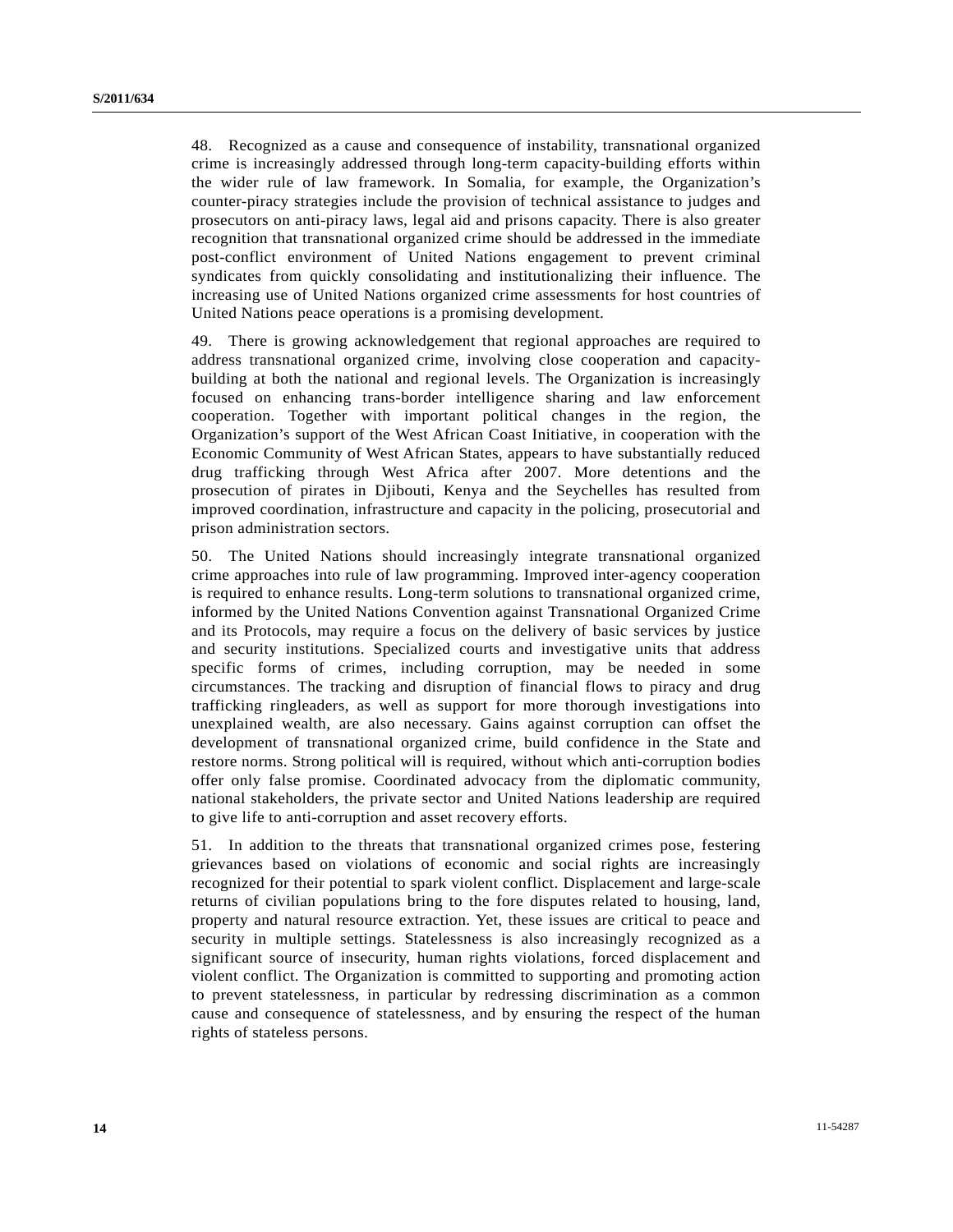52. The United Nations must promote dialogue on the realization of economic and social rights, and provide concrete results through transitional justice mechanisms, legal reform, capacity-building, and land and identity registration efforts, among other initiatives. The Organization's assistance to legal reform can ensure that, inter alia, constitutional protections are calibrated to address the right to economic and social justice of marginalized groups. In this regard, the development of permanent capacities at the United Nations to provide advice and collect best practices on constitution-making is in order. Furthermore, access to justice programming should be broadened to include family, land and property, and legal documentation issues, as it has in Pakistan, Sri Lanka and the Sudan. Peace agreements can be important tools to record early commitments to land, birth and other registration initiatives.

53. The Pinheiro Principles on Housing and Property Restitution for Refugees and Displaced Persons (2005) mark an important step in the emergence of internationally agreed best practice on housing, land and property rights issues in post-conflict settings. Still, there is need for a wider United Nations institutional and policy framework to address housing, land and property rights more comprehensively, as these rights can contribute to reconciliation and early recovery. The links between housing, land and property policies, and wider development initiatives must be explored further. The need for State security guarantees, together with restitution awards, should also be considered. Reparations mechanisms that compensate returnees for the illegal occupation of their property show promising results and should be replicated. Strengthening of the administrative justice capacities of land commissions must also be undertaken more widely.

54. Since 2004, there has been growing awareness of the important role of economic development and employment in facilitating peacebuilding and recovery. Rule of law interventions can support economic development when focused on protecting the rights of the poor and providing them with greater control over their resources. Increased access to justice through legal aid and rights awareness can also protect the interests of small-scale landholders, traders and merchants from elite predation. The Organization is working to strengthen the linkages between the rule of law and economic development programming in the Democratic Republic of the Congo, Iraq and the Sudan. Increased knowledge of the ways in which functioning justice and security institutions, and robust legislative frameworks, including international trade law, help facilitate investment and development will be needed going forward.

### **VIII. Delivering more predictable, accountable and effective rule of law assistance**

55. The United Nations has made genuine progress towards more coherent and coordinated approaches in its rule of law engagement. Yet, the Organization must enhance predictability, accountability and effectiveness through increased field-level coordination, stronger policy coherence and enhanced United Nations system arrangements.

56. In 2007 the Secretary-General established the Rule of Law Coordination and Resource Group, an inter-agency coordination mechanism responsible for the overall coordination and coherence of rule of law within the United Nations system.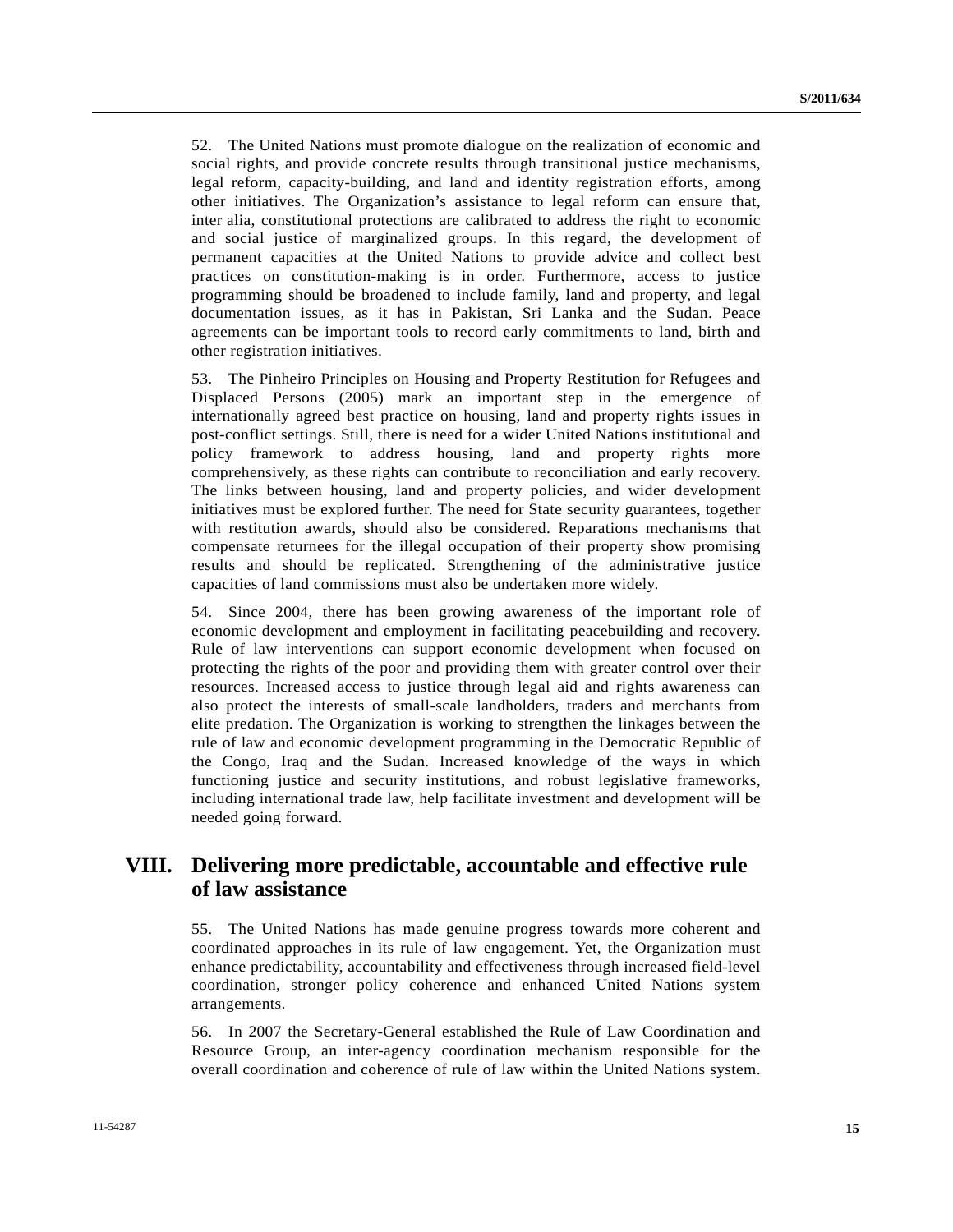Chaired by the Deputy Secretary-General and supported by the Rule of Law Assistance Unit, the Group consists of the principals of nine departments and agencies actively engaged on the rule of law. In my 2006 report, entitled "Uniting our strengths: enhancing United Nations support for the rule of law" (A/61/636- S/2006/980), I further proposed a system of non-exclusive lead entities for rule of law subsectors. Moreover, as mentioned in my recent report on civilian capacity in the aftermath of conflict (A/66/311-S/2011/527), I am committed to establishing a more practical, flexible approach to identifying capacities and gaps through the use of focal points at Headquarters covering key peacebuilding areas, including justice and security.

57. There has been steady progress towards greater coordination and coherence at the field level. Rule of law issues are systematically integrated into the strategic and inter-agency planning of peace operations. In humanitarian settings, rule of law activities are one of the five areas of responsibility under the protection cluster. United Nations entities undertake joint assessments and strategy development initiatives more frequently, as shown by recent efforts in eastern Chad, Guinea-Bissau and Haiti. Joint programming in peacekeeping settings, such as the Democratic Republic of the Congo and South Sudan, and in the framework of the West African Coast Initiative, has significantly strengthened delivery of technical support. In Colombia, Nepal and Uganda joint programming efforts are leading to increased access to justice for women. Mandates promoting multi-year, joint justice programmes, such as those found in Côte d'Ivoire and the Democratic Republic of the Congo, are critical to fostering coherence and coordination, and should be replicated.

58. There is no standard model for joint programming. Instead, arrangements are driven by specific field conditions. Owing mainly to contrasting operational procedures of different entities, obstacles to joint programming are still evident. Cooperation is required to better align operational procedures while developing system-wide incentives for joint programming. Moreover, coordination at the field level will be enhanced through the clear and joint articulation of goals, strategies and appropriate implementation methodologies. In peacekeeping settings the development of shared goals at an early stage will facilitate a gradual drawdown of a mission and ensure effective transition of responsibilities, where appropriate. The greater use of joint baselines, indicators and benchmarks is critical to avoid gaps in key rule of law areas and should be mandated in post-conflict settings.

59. Joint monitoring mechanisms uniting the State, civil society, donors and United Nations entities around common indicators can be useful to ensure coordinated efforts and the sector-wide evaluation of impact. To date, attempts to measure the Organization's effectiveness have been hampered by incomplete baseline data, weak and competing monitoring and evaluation frameworks, and a lack of incentives to share results between entities. Other challenges include a lack of national capacity in administrative data collection and analysis. The development, system-wide endorsement and implementation of the United Nations Rule of Law Indicators to monitor changes in the performance of criminal justice institutions is a welcome achievement. This endeavour, as well as such other initiatives as the Manual for the Measurement of Juvenile Justice Indicators, is a positive indication that the Organization is intensifying its focus on results.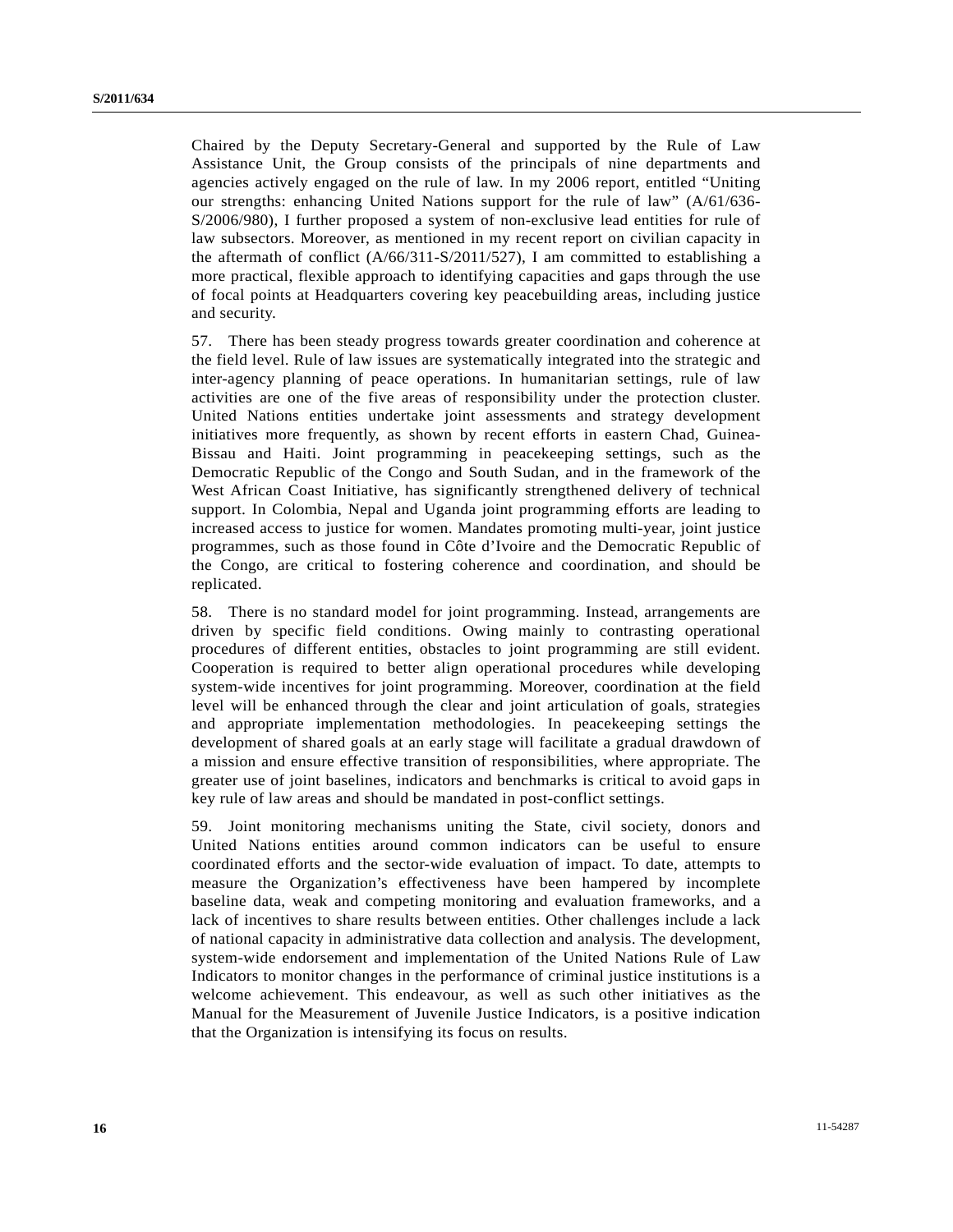60. Greater coordination and coherence of rule of law policy has improved considerably since 2004 through a formal process of review and endorsement under the auspices of the Rule of Law Coordination and Research Group. The endorsement procedure ensures that all programmes and policies supporting constitutional, judicial and legislative reform promote gender equality. Since 2004, six guidance notes on substantive rule of law topics have been issued, bringing clarity to United Nations positions and approaches. These notes are particularly important in enhancing a shared understanding of policy direction at the field level. Good practices and lessons learned have also been disseminated through numerous technical-level workshops and new system-wide training. The United Nations rule of law website and document repository centralizes policy and guidance materials, and is accessible for field staff, external practitioners and the general public.

61. The recruitment, training and retention of field-based professionals remain critical challenges for the United Nations. Promising initiatives in response to these challenges include the establishment of the Standing Police Capacity and the Justice and Corrections Standing Capacity, as well as the recent deployment of civilian justice experts on mission to the Democratic Republic of the Congo and Haiti. The civilian capacity review should be helpful in drawing attention to the importance of collaborating with external partners.

62. Despite wide recognition of the importance of the rule of law to peace and security, the United Nations rule of law sector remains under-resourced relative to the size of its task. Increased assessed budget funds for rule of law interventions are needed to ensure that peacekeeping operations and special political missions reach their mandate objectives. Where capacities and presence allow, missions can and should initiate activities for a mandated function for which the voluntary funds are not available or have not yet been mobilized. Such measures should be assessed in the light of comparative advantage in that context and the work carried out by other actors, while respecting the fundamental competencies and mandates of the United Nations entities. The use of other United Nations actors to discharge mandated and budgeted functions for which they are well equipped can offer practical advantages, including engagement with an entity often present in the country or area before a mission deploys and likely to be present after the mission leaves. Pooled funding mechanisms have also demonstrated their potential to save considerable overhead expenditures and should be employed in greater measure.

### **IX. Moving forward: conclusions and recommendations**

63. The United Nations is among the most potent symbols of international commitment to peace, engendering among conflict-affected people the trust and confidence required to consolidate action towards long-term rule of law objectives. Often the first international organization on the ground during and in the immediate aftermath of conflict, the United Nations is well placed to demonstrate early, visible and tangible gains towards the rule of law that, in turn, build public confidence in political settlements. Recognizing this, greater investments of financial and political capital in the Organization's rule of law initiatives must be made to meet the multidimensional challenge of the current peace and security agenda.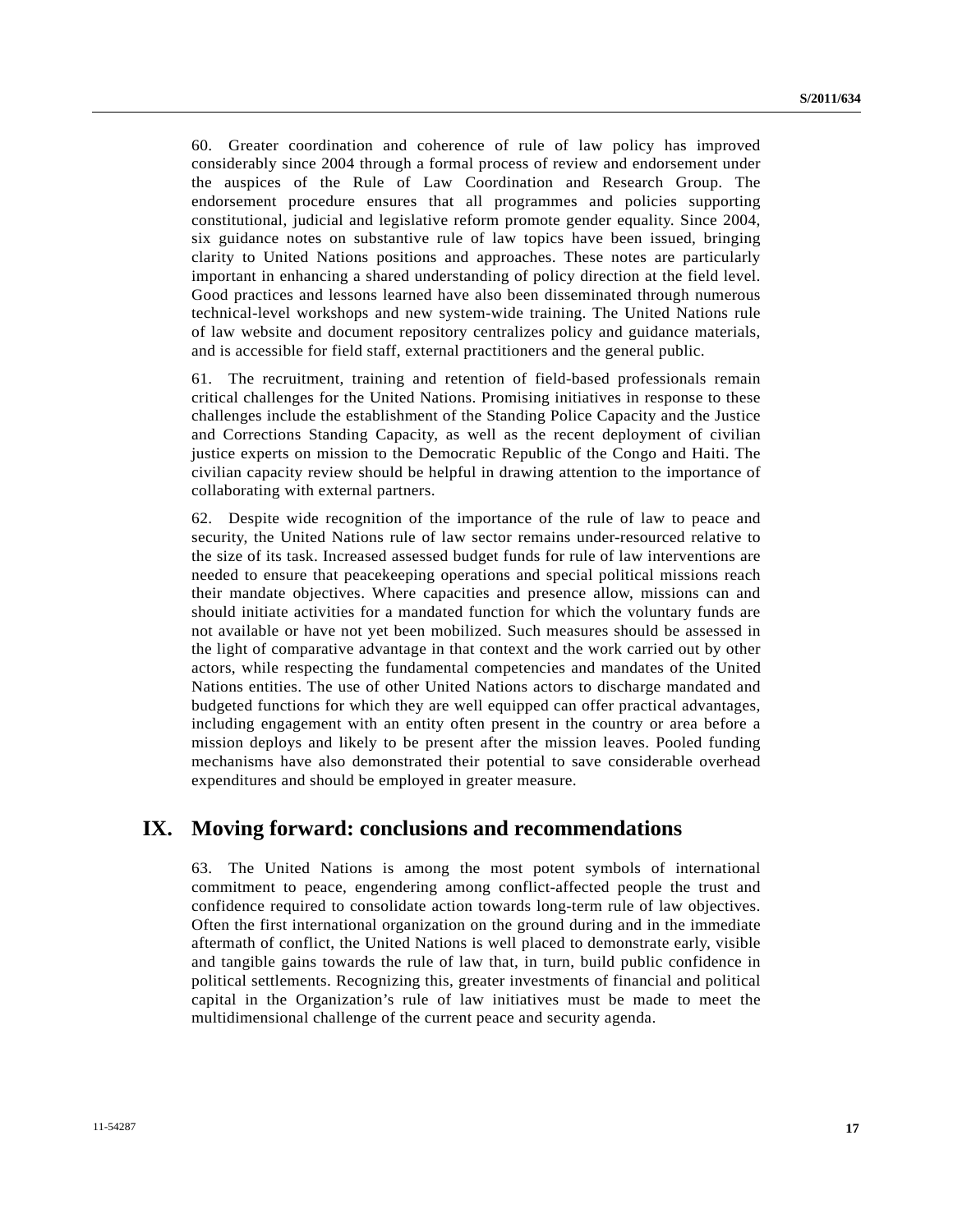#### **A. Considerations for negotiations, peace agreements and mandates**

64. The Security Council is encouraged to strengthen its support for the International Court of Justice by, inter alia, requesting advisory opinions and recommending that parties refer matters to international adjudication, where appropriate.

65. The Security Council should encourage United Nations leadership, including United Nations resident coordinators and Special Representatives of the Secretary-General, to continue to voice support for activities and programmes which strengthen the rule of law in high-level dialogue with national authorities.

66. When designing mandates, the Security Council is encouraged to consider making explicit references to the need for transitional justice measures, where relevant, bearing in mind the specific concerns of women and children.

67. The Security Council is encouraged to reject any endorsement of amnesties for genocide, war crimes, crimes against humanity or gross violations of human rights and to support the implementation of transitional justice and rule of law provisions in peace agreements.

68. The Security Council should encourage further attention to the rights of victims to a remedy and reparations, in particular the victims of conflict-related sexual and gender-based violence.

69. The Security Council should continue to foster accountability for gross violations of human rights and serious violations of international humanitarian law, including by supporting the implementation of recommendations of international commissions of inquiry.

70. The Security Council should encourage all Member States to cooperate fully with international and hybrid mechanisms established by the United Nations or with its support and consider mandating regular reporting on State cooperation in the apprehension of indicted crime suspects.

71. The Security Council should continue to mandate the development and implementation of multi-year joint United Nations programmes for police, judicial and corrections institutions, and ensure that they are assessed, planned, implemented, monitored and evaluated jointly.

72. The Security Council should encourage the regular implementation of the United Nations Rule of Law Indicators by national and international stakeholders as a key instrument for measuring the strengths and effectiveness of law enforcement, judicial and correctional institutions in conflict and post-conflict situations. As a means of strengthening the Organization's approach to measuring the effectiveness of rule of law assistance, the Council should also mandate baseline statistical surveys, benchmarking exercises and regular reporting against indicators of progress.

73. Taking into consideration resolutions 1325 (2000), 1820 (2008), 1888 (2009), 1889 (2009) and 1960 (2010), the Security Council should encourage the incorporation of gender perspectives in all rule of law programmes, in particular with regard to the training of law enforcement and justice personnel. Where appropriate, the Council should encourage the empowerment and funding of specialized police units and investigative magistrates to enable them to investigate crimes relating to sexual violence. Furthermore, the Council should encourage greater investment in women's access to justice initiatives.